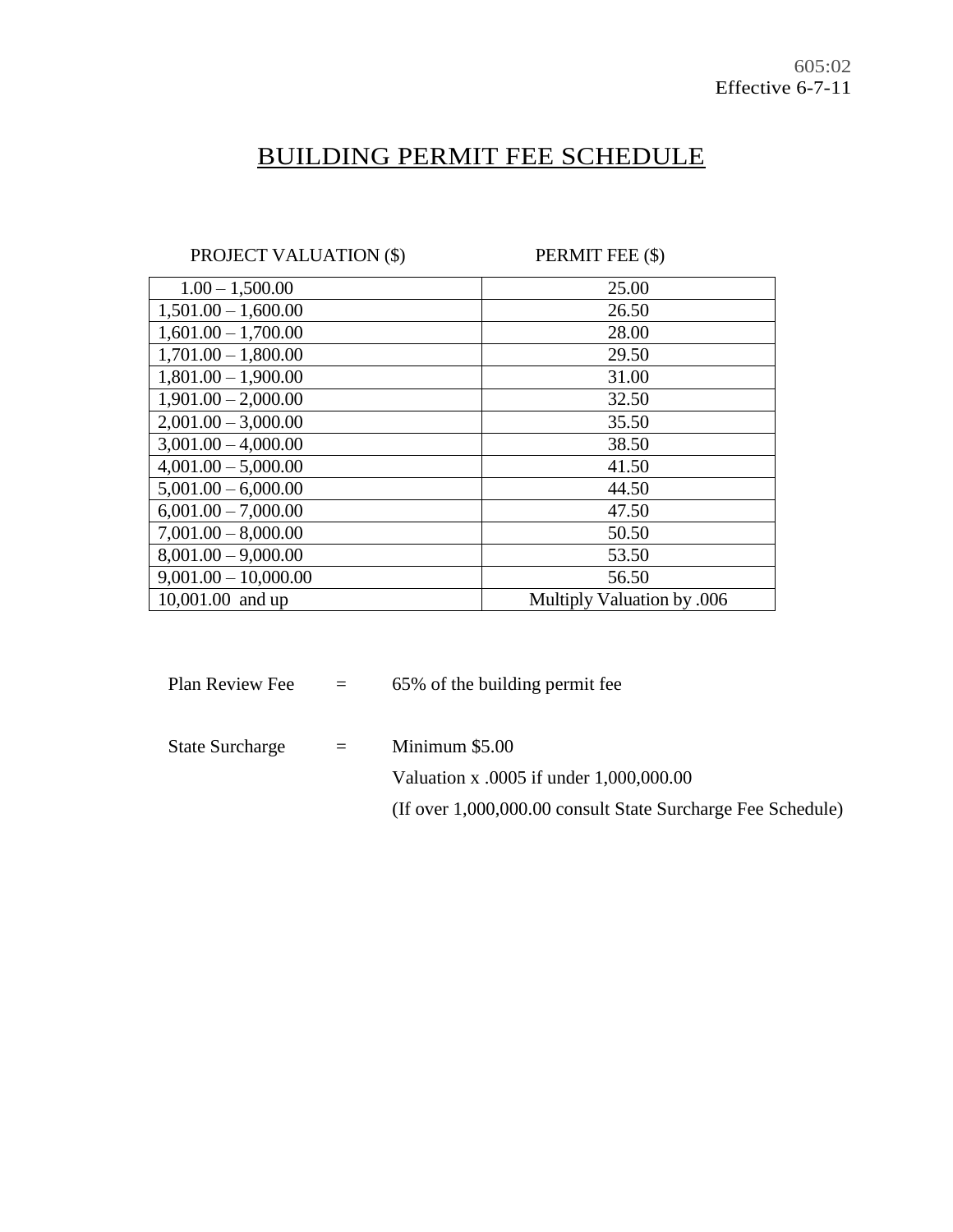# PLUMBING AND WATER CONDITIONING PERMIT FEES

Fees for all plumbing permits shall be computed on the basis of the number of plumbing fixtures, devices or rough-ins provided for each project.

| 1. | Each new fixture, device installation, each fixture<br>replacement/relocation or rough-in installation: | \$10.00            |
|----|---------------------------------------------------------------------------------------------------------|--------------------|
| 2. | Each lawn sprinkler system or ground water heat pump<br>discharge to storm sewer:                       | \$35.00            |
| 3. | Replacing only water distribution piping – per inspection:                                              | \$35.00            |
| 4. | Replacing only drain and/or vent piping – per inspection:                                               | \$35.00            |
| 5. | Water conditioners, new installation or replacement:<br>a. Residential:<br>b. Commercial/Industrial:    | \$35.00<br>\$50.00 |
| 6. | Minimum permit fee:<br>a. This includes one rough-in and one final inspection:                          | \$35.00            |

# **NOTE: All additional inspections will be billed at \$35.00 per inspection.**

## OTHER INSPECTIONS and FEES

|                                                         | be doubled as per Section 605:04 |
|---------------------------------------------------------|----------------------------------|
| 4. Penalty Fee (working without a permit):              | Fees above specified shall       |
| 3. Projects for which no fee is specifically indicated: | \$35.00 per inspection           |
| 2. Inspections outside of normal business hours:        | \$65.00 per inspection           |
| 1. The State surcharge computation:                     | As determined by State           |
|                                                         |                                  |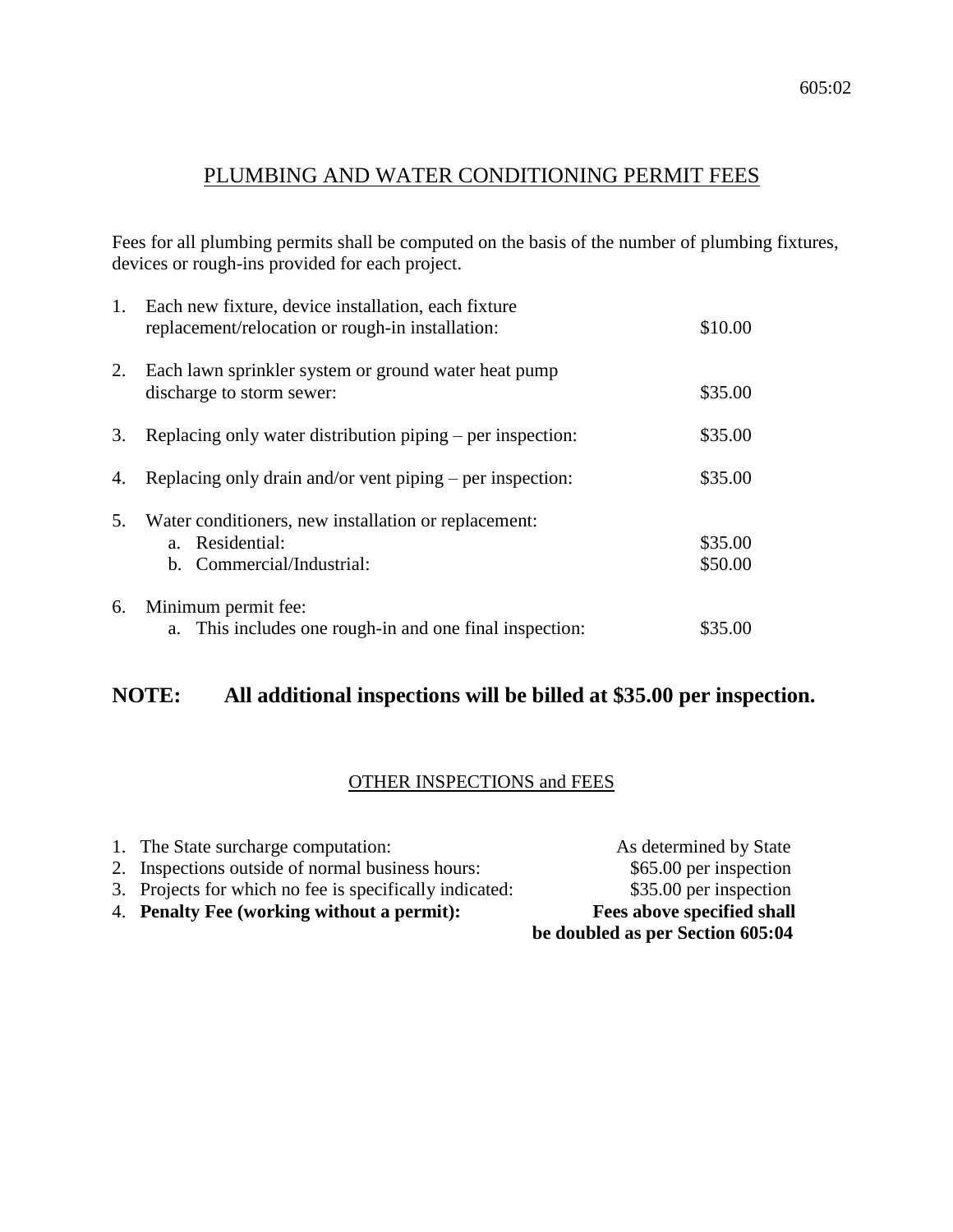#### MECHANICAL PERMIT FEES

Subd. 1. Fee Required. Before issued any permits for the construction, installation or alteration of any heating, ventilating, or air conditioning equipment, a fee is to be paid by the applicant per this attached fee schedule.

#### Subd. 2. Residential Permits.

- 1. For the installation of each warm air furnace and ductwork, including ventilation up to 2,000 CFM or of any hot water or steam boiler and radiation or the installation of conversion burners on existing furnaces with an input of 149,000 BTU or less, including gas piping or oil tank installation:  $\frac{$43.00}{ }$
- 2. For each additional domestic appliance with an input rating of 60,000 BTU or less, on any permit. Over 60,000 BTU see Commercial Schedule: \$17.00
- 3. For the replacement of each warm air furnace or steam or hot water boiler where there is no change in the type of fuel, and the input is 149,000 BTU or less: \$43.00
- 4. For alterations to existing burner or equipment with an input of 149,000 BTU or less, or the installation of ductwork, radiation or vent dampers, or the replacement of heat exchangers: \$43.00
- 5. For new gas piping for the installation of domestic type of appliances such as gas dryers, ranges, water heaters, barbecues, incinerators, hot plates, etc., not included in new installation permit:

| First opening:           | \$23.00 |
|--------------------------|---------|
| Each additional opening: | \$17.00 |

6. No additional permits are required for replacement only of domestic type storage water heaters of 60,000 BTU input or less, for which a permit has been issued under an ordinance adopting the State Plumbing Code.

| Installation of air-to-air exchanger:                                  | \$40.00 |
|------------------------------------------------------------------------|---------|
| 8. The minimum permit fee:<br>a. One rough-in and one final inspection | \$40.00 |

## **NOTE: All additional inspections will be billed at \$35.00 per inspection.**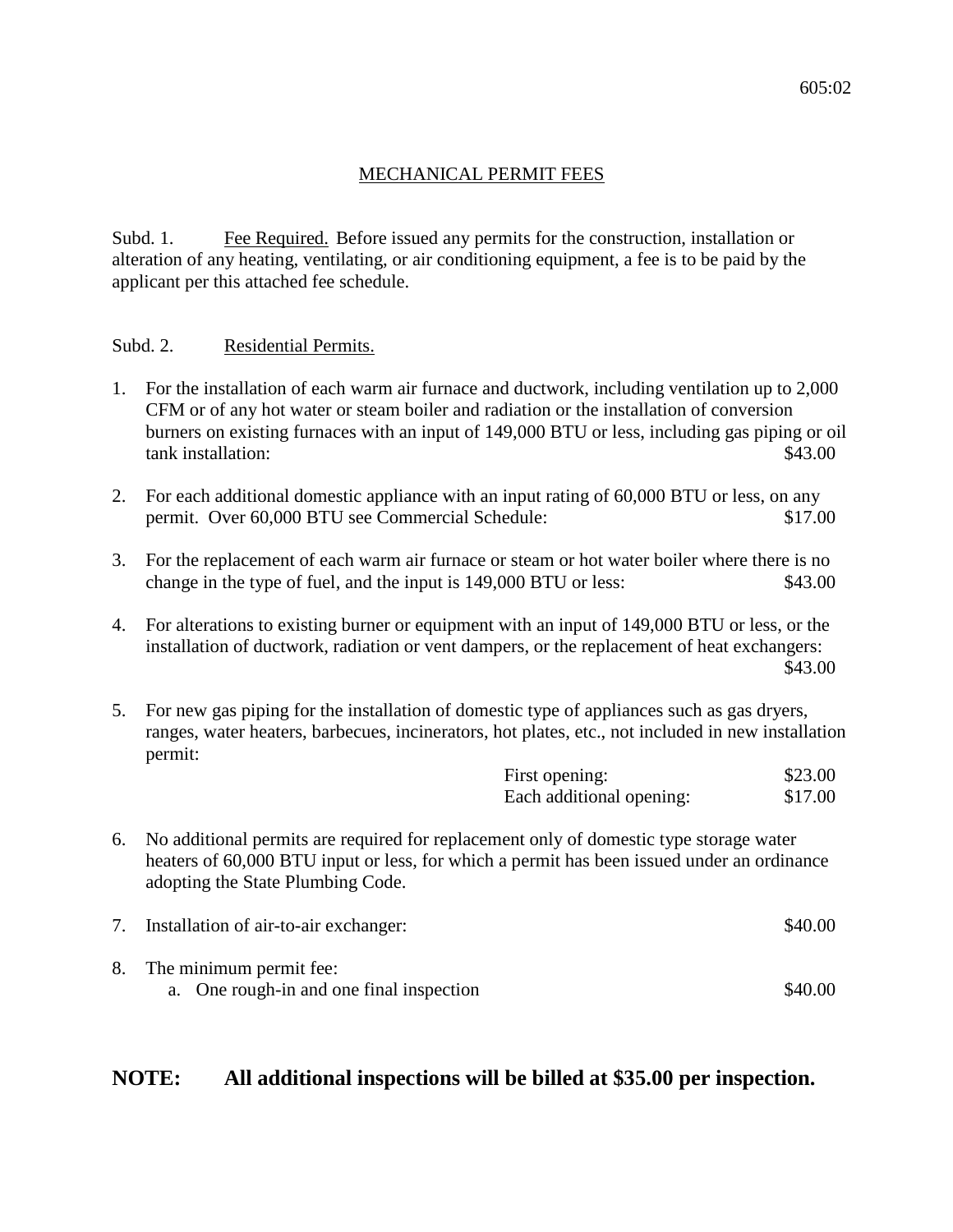#### OTHER INSPECTIONS and FEES

|                                                            | be doubled as per Section 605:04 |
|------------------------------------------------------------|----------------------------------|
| 4. Penalty Fee (working without a permit):                 | Fees above specified shall       |
| 3. Inspections for which no fee is specifically indicated: | \$35.00 per inspection           |
| 2. Inspections outside of normal business hours:           | \$65.00 per inspection           |
| 1. The State surcharge computation:                        | As Determined by the State       |

Subd. 3. Commercial Permits H.V.A.C.: Installation or replacement of **each** commercial cooking/process equipment or laboratory burners, commercial water heaters, dryers, and refrigeration, furnace/boiler, gas/oil conversion burner, stokers, powdered fuel burners, direct fired air heaters. This includes gas piping. State required inspections included.

| 1. | Input not exceeding 99,999 BTU:                      | \$40.00  |
|----|------------------------------------------------------|----------|
|    | Input 100,000 BTU but not exceeding 199,999 BTU:     | \$55.00  |
|    | Input 200,000 BTU but not exceeding 399,999 BTU:     | \$70.00  |
|    | Input 400,000 BTU but not exceeding 599,999 BTU:     | \$85.00  |
|    | Input 600,000 BTU but not exceeding 999,999 BTU:     | \$100.00 |
|    | Input 1,000,000 BTU but not exceeding 2,499,999 BTU: | \$160.00 |
|    | Input 2,500,000 BTU or more:                         | \$215.00 |
|    |                                                      |          |

- 2. Alterations to existing burners or equipment with an input of less than 1,000,000 BTU or the installation of ductwork or radiation for such equipment: \$40.00
- 3. Alteration of existing burners or equipment with an input of 1,000,000 BTU or more or for the installation of radiation or ductwork to such equipment:  $$40.00$
- 4. Installation of gas piping only, or where one contractor is installing the equipment and another fuel supply piping:

|    | For each separate system:                                      | \$40.00 |
|----|----------------------------------------------------------------|---------|
|    | For each additional opening (over 6):                          | \$10.00 |
| 5. | Temporary heating permits, for each appliance or unit used:    | \$40.00 |
| 6. | General ventilation, including fan and duct system:            |         |
|    | Up to 2,000 CFM:                                               | \$40.00 |
|    | Each additional 1,000 CFM or fraction thereof: \$10.00         |         |
| 7. | Commercial kitchen hoods including fan and welded duct system: |         |
|    | Up to $2,000$ CFM:                                             | \$40.00 |
|    | Each additional 1,000 CFM or fraction thereof: \$10.00         |         |